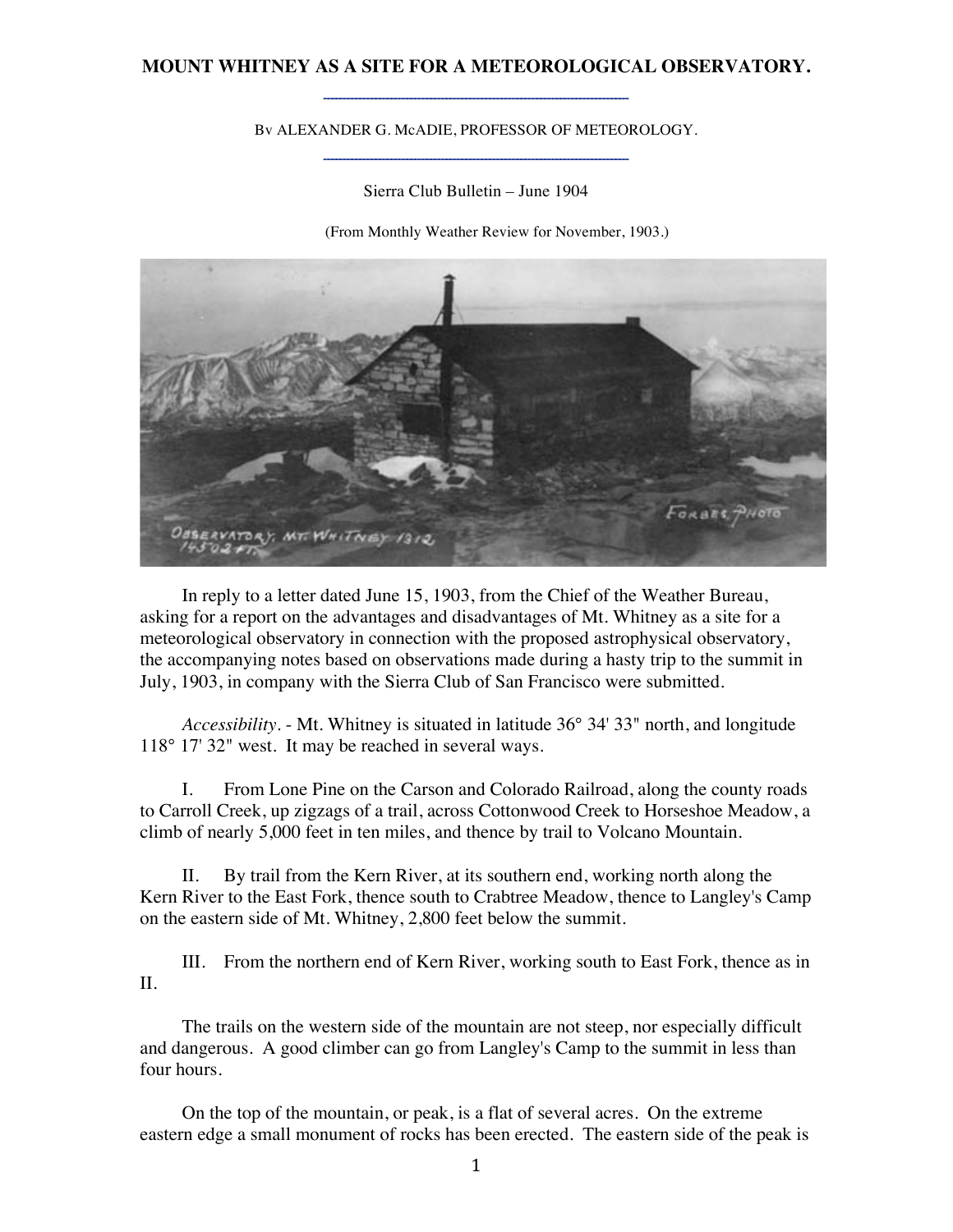precipitous, a sheer fall of about 6,000 feet sharply marking the mountain. About 11,000 feet below the summit lies the valley of Owens River, with Owens Lake to the southeast. On a clear, quiet day Lone Pine, almost directly east of Mt. Whitney, and distant about fifteen miles, can be seen. Independence, lying to the north-northeast, is hidden by a ridge. Between Independence and Lone Pine six streams flow to the east. The most important of these is Lone Pine Creek, which flows down from Mt. Whitney. According to the report of Mr. Charles C. Garrett, Observer at Independence, Cal., dated June 17, 1903, the quantity of water in this creek is as follows: -

" The flow of the stream varies very much in different years. Measurements taken two days ago at my request showed a flow of 660 miners' inches. The water is now at its highest point, and this is regarded as an average year. It is probable that at the time of lowest water not more than 8o inches flow. Measurements were taken in the months of October and December, 1893, for testimony in a water suit, and flows of 195 and 16o inches, respectively, were found. The principal owner of the waters of Little Pine Creek informs me that, in his opinion, the average flow of the stream for an average year is about 300 miners' inches.''

On the eastern side of the mountain there are at least four lakes within three miles. There is a splendid supply of good water at Langley's Camp. Mt. Whitney is in the Mt. Whitney Military Reservation, and I am under the impression that one of the reasons urged in establishing the reservation was the desire to retain it for use as a station for scientific research.

The peculiar character of Mt. Whitney renders it a good site for meteorological work, inasmuch as comparisons can be made of the conditions in the free air over a confined and heated valley and the conditions existing on the westward slope of the Sierra, or plateau conditions. While we were on the summit a lady's veil was thrown over the eastern edge, and, although the temperature was but 53°, it was plain that there were high temperatures and strong ascensional currents on the eastern side of the mountain. The course of the veil was such as to suggest that with regard to the general flow of the air from west to east the mountain acts as a dam, or weir.

It is probable that for the greater portion of the year the peak is accessible. The average precipitation in this section is not very large. Snow remains in the crevasses until August or September. At the time of our ascent, July 8, 1903, we passed across one crevasse, which, however, could have been avoided by making a detour south of the gully. I do not know that the peak has ever been ascended in winter, but I believe there might be periods when this would be possible. No one of the other high mountains on the Pacific Slope, such as Shasta or Rainier, is so easy to climb as Mt. Whitney. Owing to the fact that the two peaks mentioned lie farther north and in the track of atmospheric disturbances, climbing is almost out of the question in winter, and hazardous even in summer. Mt. Whitney, therefore, of all the extremely high peaks on the Pacific Coast, is probably most suitable for a meteorological observatory.

All materials would have to be carried up by packtrain. I made some inquiry as to prices for this work, but could obtain no trustworthy estimates.

*The Elevation of Mt. Whitney*. - As will be seen below, few mountain elevations have been discussed more carefully than that of Mt. Whitney. Some barometric observations were made on our trip, although it was a hasty one and not altogether favorable for such work. Fortunately the weather conditions were very favorable. The greatest care was taken by Professor J. N. Le Conte and myself to read carefully, and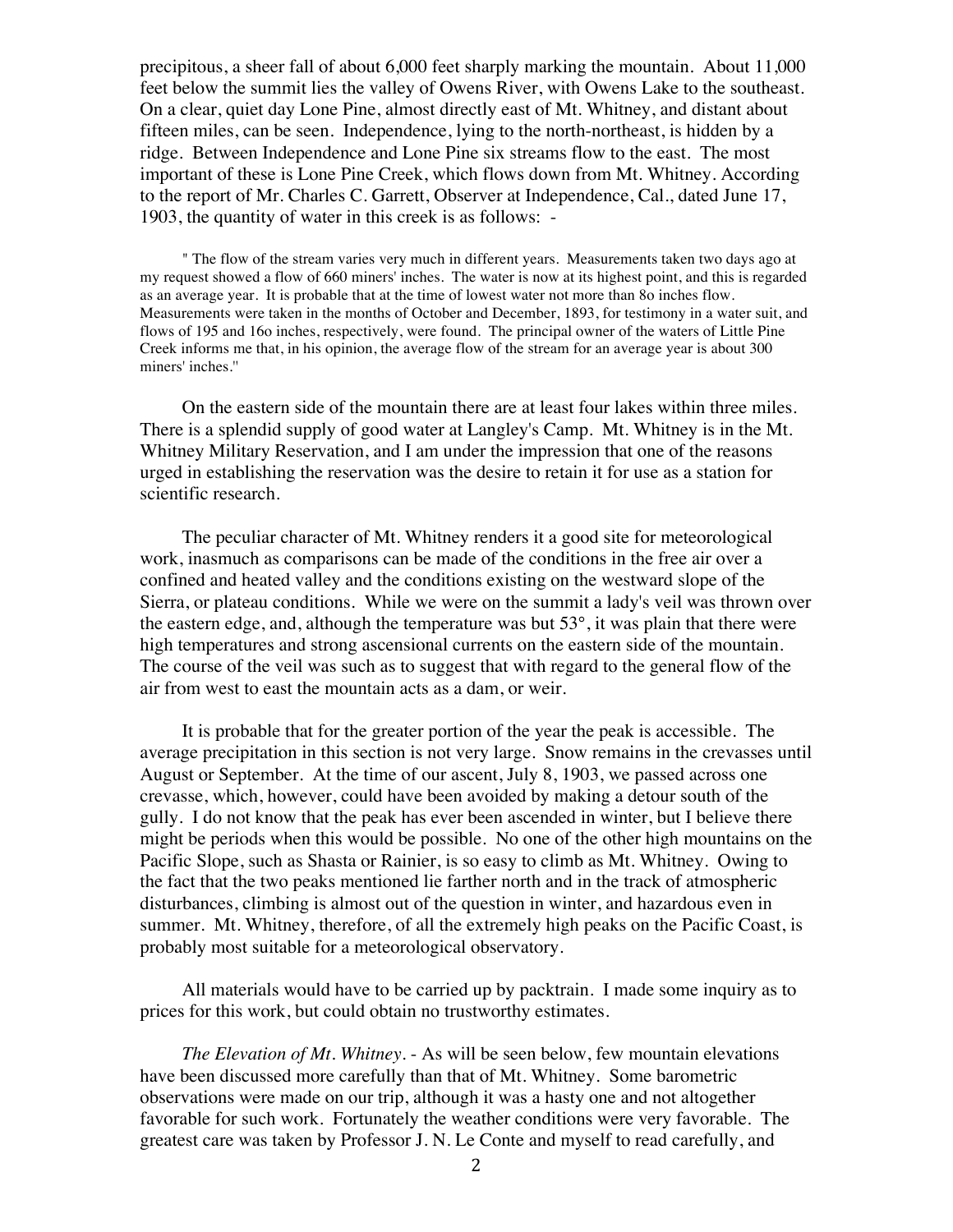independently of each other, the heights of the mercurial column. Our chief purpose was to correct the prevailing estimate of the height of Mt. Whitney - viz., 14,900 feet, an elevation given on most of the maps in use in California.

Gannett, in his "Dictionary of Altitudes in the United States" (third edition, 1899), gives an elevation of 14,898 feet, and this we believe to be erroneous. The authority given is Whitney, but I am unable to ascertain if Professor Whitney made the ascent and measurement, or, as chief of the Geological Survey of California, used the measurement made by Carl Rabe for the survey. This latter was the first measurement of Mt. Whitney. His readings, as marked on the case of the mountain mercurial barometer (Green No. 1554) used by him, are 17.836 inches, 32°; 17.848 inches, 42°.

The elevation deduced from the above readings was 14.898 feet, or exactly the same as the figures given by Gannett. This elevation, however, does not seem to be in accord with the readings, and if the altitude is determined on the assumption that the correction applied to the barometer was the same as applied in our observations (a doubtful assumption, it is true), the elevation would be about 13,701 feet, the sea-level pressure on that date being 30.01 inches at the given hour, the value of the mean temperature being 37.5° F., and the corrected reading at Mt. Whitney being 17.915 inches.

Two mercurial barometers were carried from San Francisco to Mt. Whitney summit and read at half-hourly intervals by Professor J. N. Le Conte, University of California, and myself. One of the barometers was the same instrument used by Rabe (Green No. 1554). Our readings on the summit were as follows: -

| Pacific Time | Green, No. 1554   |             | Green, No 1664   |                |
|--------------|-------------------|-------------|------------------|----------------|
|              | <b>B</b> arometer | Attached    | <b>Barometer</b> | Attached       |
|              |                   | thermometer |                  | thermometer    |
|              | Inches            | ${}^oF$     | <i>Inches</i>    | $\mathcal{O}F$ |
| $9:30$ a.m.  | 17.630            | 51          | 17.652           | 54             |
| $10:00$ a.m. | 17.638            | 51          | 17.652           | 55             |
| $10:30$ a.m. | 17.646            | 55          | 17.660           | 55             |
| $11:00$ a.m. | 17.650            | 55          | 17.660           | 54             |
| $11:30$ a.m  | 17.650            | 50          | 17.667           | 52             |
| $12:00$ noon | 17.650            | 49          | 17.668           | 51             |
| 12:30 p.m.   | 17.652            | 48          | 16.674           | 54             |
| $1:00$ p.m.  | 17.654            | 49.5        | 17.674           | 53             |
|              | 17.646            | 51.7        | 16.663           |                |
|              | $-0.036*$         |             | $-0.041*$        |                |
|              | 17.610            |             | 17.622           |                |
|              | $+0.088**$        |             | $+0.068**$       |                |
|              | 17.698            |             | 16.690           |                |

## SUMMIT OF MT. WHITNEY, JULY 8, 1903. OBSERVERS: J. N. LE CONTE AND A. G. McADIE.

\*Reduction to standard temperature.

\*\*Sum total of the probable instrumental error, scale correction, capillarity, and gravity corrections for latitude  $37^\circ$  and for altitude 15,000 feet.

The mean of our pressure-readings on the summit was 17.690 inches, while the mean of the Langley readings was 17.588 inches. There are only four of the series by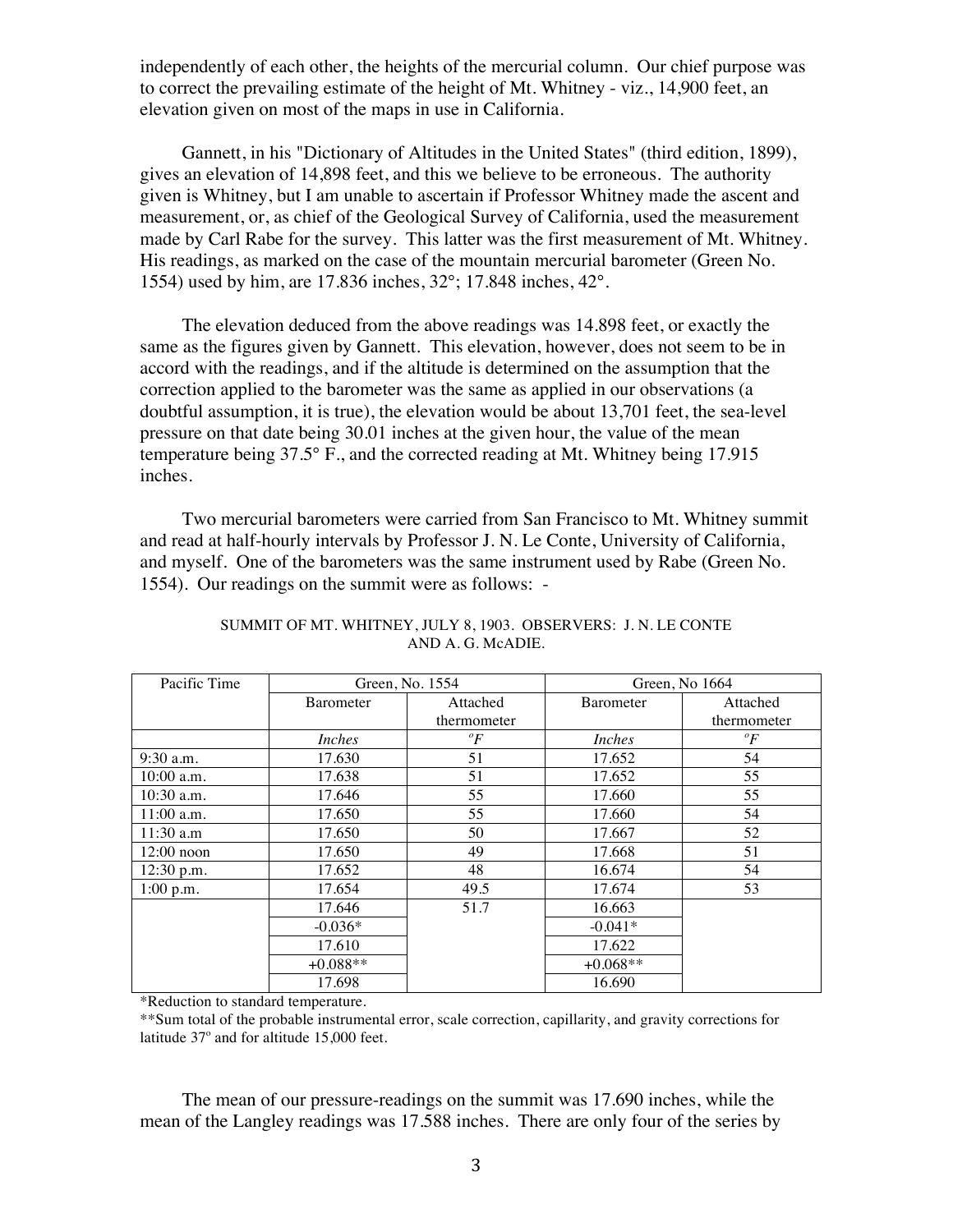Langley which were taken at hours comparable with ours, - namely, September 4, 8:30 A.M.; September 5, 12 :40 P.M.; September 6, 8 :17 A.M.; and September 6, 9 A.M. The mean of these corrected and reduced is 17.6og inches. The difference, therefore, is but 0.081 of an inch. The temperatures also agree fairly well.

Professor Langley gives the elevation of Mt. Whitney as 14,522 feet, or 10,762 feet above his base-station at Lone Pine.

We found deposited on the summit a record of an ascent made on August 23, 1902, by Professors Kellogg, Hallock, Putnam, and others, in which it is stated that the temperature was then 34 ° F., and the boiling-point, as determined by William Hallock, 186.4  $\degree$  F. It is interesting to note that the pressure corresponding to this boiling-point would be 17.58 inches.

On October 8, 1895, Hutchings and others ascended the mountain and reported that water boiled at 187° F.

*Wheeler's Determinations*. - Wheeler gives as the height determined by the adopted mean of barometric observations made by the observers of his survey party of 1875, 14,471 feet. The mean of three readings, at half-hour intervals, on September 24, 1875, after being corrected and reduced, was 17.796 inches; temperature, 35.3°; wet-bulb reading, 29.0°. A similar mean for October 13, 1875, was 17.840 inches; temperature, 36.7°; wet-bulb reading, 32.2°. The corrections applied are not accessible, but the records are probably in the office of the Chief of Engineers, U. S. Army.

" It is," says Wheeler, "the highest point measured by careful barometric observations within the territory of the United States, except Alaska."

The record of the observations made by Rabe in 1873, with the barometer, Green No. 1554, is as follows: -

| <b>Barometer</b> | Attached    |
|------------------|-------------|
|                  | thermometer |
| <i>Inches</i>    | $^oF$       |
| 17,836           | 33          |
| 17.848           | 42          |
| 17.842           | 38          |
| $-0.015*$        |             |
|                  |             |
| 17.827           |             |

\*Reduction to standard temperature.

These readings, corrected for temperature only, differ from the values obtained by us, by +0.217 inches. The difference from the readings of the other barometer (Green No. 1664) was +0.205 inches.

It will be noticed that in the readings made in 1903 there is a decrease in temperature during the observations, as shown by both attached thermometers, and moreover the temperatures themselves are not similar. Barometer No. 1554 is a small mountain barometer with a scale reading from twenty-four to eleven inches. Barometer No. 1664 has a scale reading from thirty-three to fourteen inches. Both instruments were filled with clean mercury June 23, 1903, and the longer instrument carefully read and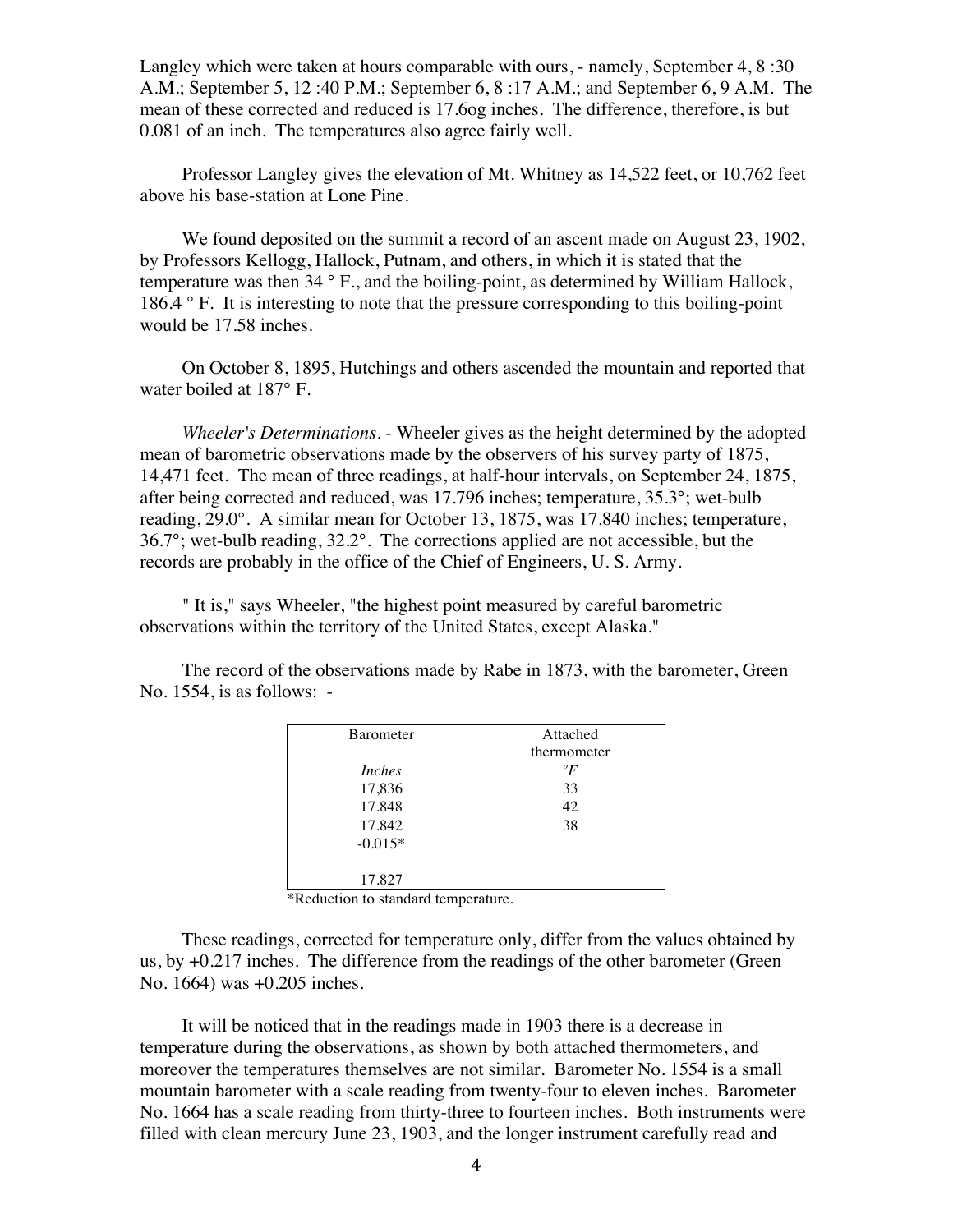compared with station barometer No. 387 in the Weather Bureau office at San Francisco. Its mean correction was  $+0.068$  inches. It may be ques-tioned whether this correction properly applies to readings at high elevation, but for the present we will assume that it does so.

|                     |         |              | Mount     |               |
|---------------------|---------|--------------|-----------|---------------|
| Hour (Pacific Time) | Mount   | Independence | Tamalpais | San Francisco |
|                     | Whitney | Elevation    | Elevation | Elevation     |
|                     |         | 3910 feet    | 2375 feet | 155 feet      |
| $10$ a.m.           | 17.680  | 25.965       | 27.55     | 29.90         |
| $11$ a.m.           | 17.689  | 25.953       | 27.56     | 29.89         |
| $12$ noon           | 17.701  | 25.936       | 27.56     | 29.88         |
| 1 p.m.              | 17.704  | 25.919       | 27.56     | 29.86         |

We must consider next the various simultaneous base readings.

The above are the so-called station-pressures, that is, the observed readings corrected for temperature, scale correction, capillarity, and gravity. Independence is the Weather Bureau station nearest to Mt. Whitney, and the observations were made at that point by Mr. Charles C. Garrett.

The sea-level pressures at Independence and at San Francisco were as follows: -

| Hour    | Independence | San Francisco |
|---------|--------------|---------------|
| 10 a.m. | 29.88        | 30.06         |
| 11 a.m. | 29.86        | 30.05         |
| 12 noon | 29.85        | 30.04         |
| p.m.    | 29.82        | 30.02         |
| Mean    | 29.85        | 30.04         |

The observations at San Francisco and at Mt. Whitney are probably the most satisfactory of all, and these we shall proceed to use in determining the true elevation.

Professor Bigelow's modification of the Laplacian equation, as given on page 490, equation 6o, of his "Report on International Cloud Observations," (Vol. II of the Report of the Chief of the United States Weather Bureau, 1898-99), or equation 52, p. 66, of his "Report on the Barometry of the United States," etc., (Annual Report of the Chief of the United States Weather Bureau, 1900-1901, Vol. II), is as follows: -

$$
h - h_o = (56517 + 123.3\theta + 0.003h)
$$

$$
\left(1 + 0.378\frac{e}{B}\right) \left(1 + 0.0026\cos 2\phi\right) \log \frac{B_0}{B}.
$$

Using the values for 10 A.M. July  $8, B_0 - 30.06$  inches, as at San Francisco,  $B = 17.680$ inches, as on Mt. Whitey, and a mean temperature  $\theta = 53^{\circ}$ , we obtain

$$
\log B_0 = \log B + \frac{h - h_0}{56517 + 123.3(53) + 0.003h} \left(1 - \beta\right) \left(1 - \gamma\right),
$$

Whence  $h = 63096 \times 0.230507 = 14,515$  feet.

*Previous Determinations of Altitude.* - On page 201 of his "Researches on Solar Heat" (Professional Paper of the Signal Service No. 15), Professor Langley gives what is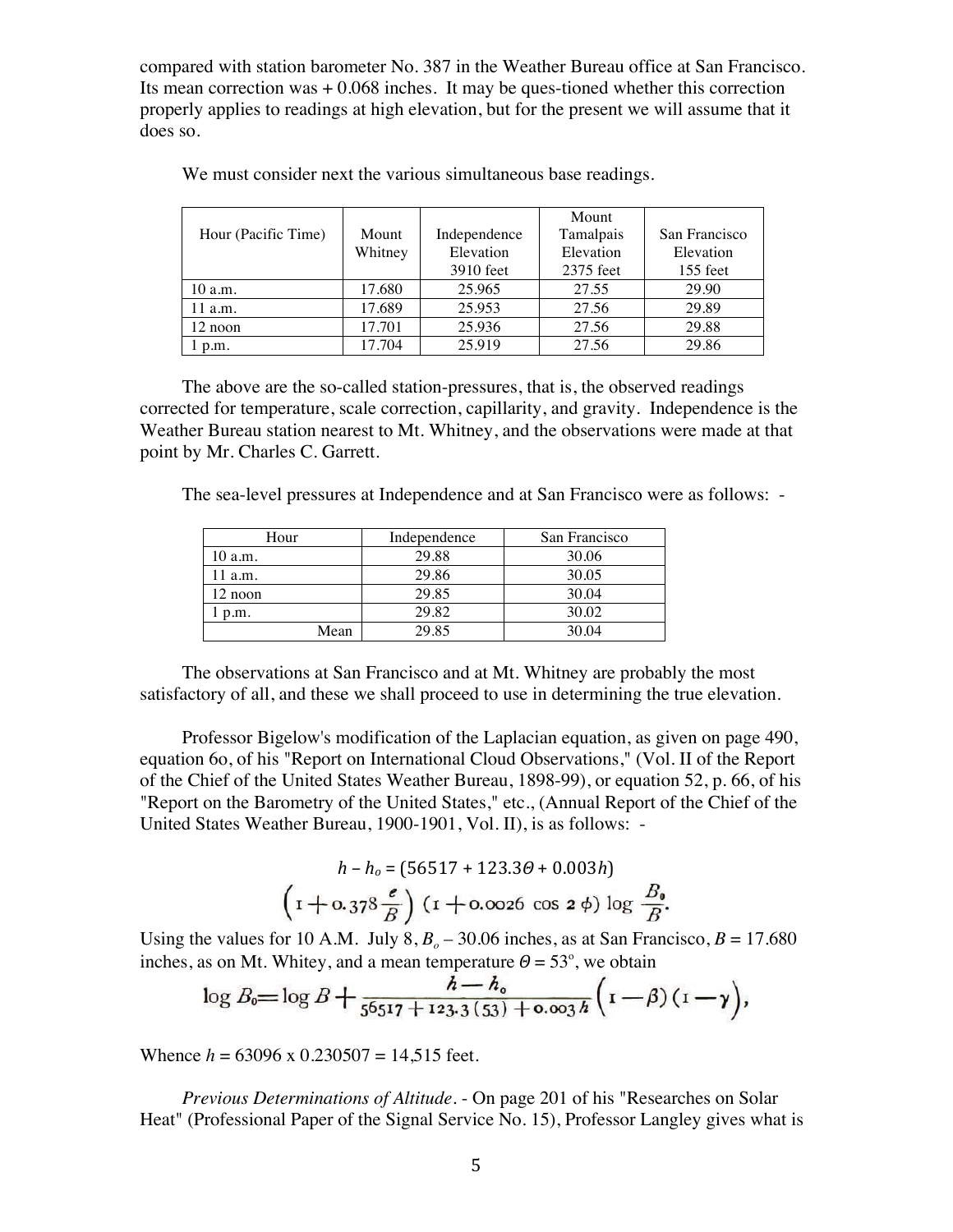probably the best series of observations as yet made on Mt. Whitney. The observers were Mr. E. 0. Michaelis, Mr. J. J. Nanry, and Mr. J. E. Keeler.

The readings given in Table 173 of his work are as follows: -

\*Prof. Abbe having kindly pointed out that I had not made full use of the Independence readings, I give herewith the following values: 10 A.M., 14,441 feet; 11 A.M., 14,414 feet; noon, 14,378 feet; 1 P.M., 14,355 feet, which, as the editor remarks, are to he considered as only a portion of a continuous 24-hour series. Having also seen Mr. Heiskell's computations, I would add that the values 14,530 and 14,532 obtained by him by using the Bigelow tables agree with the values obtained above in which the value of *%* was 53°, or a degree less than that used by him. Recomputing the elevation, but using a temperature of 54° and sea-level pressure of 30.o6, my computation gives 14,572. The sea-level pressure used by Mr. Heiskell was 30.04 inches and the station-pressures 17.694, which, according to the method of computation used above, would give an elevation of 14,534 feet - A.M., November 20, 1903.

| Date           | Time        | Reading       | Attached    | Reading       |
|----------------|-------------|---------------|-------------|---------------|
|                |             |               | Thermometer |               |
| 1881           |             | <i>Inches</i> | ${}^oF$     | <i>Inches</i> |
| September<br>2 | 6:00 p.m.   | 17.600        | 30.0        | 17.599        |
| 2              | 9:00 p.m.   | 17,597        | 26.5        | 17.603        |
| 2              | 12 midn't   | 17,569        | 25.5        | 17.576        |
| 3              | $3:00$ a.m. | 17.529        | 22.5        | 17.540        |
| 3              | $6:00$ a.m. | 17.518        | 22.5        | 17.529        |
| 3              | 8:15 p.m.   | 17.514        | 28.2        | 17.516        |
| 4              | $8:30$ a.m. | 17.627        | 52.8        | 17.591        |
| 5              | 12:40 p.m.  | 17.600        | 62.5        | 17.546        |
| 5              | 5:07 p.m.   | 17.680        | 61.5        | 17.628        |
| 5              | 6:30 p.m.   | 17.640        | 42.0        | 17.622        |
| 5              | 8:20 p.m.   | 17.599        | 38.0        | 17.588        |
| 5              | 10:22 p.m.  | 17.558        | 32.0        | 17.555        |
| 5              | 12 midn't   | 17.558        | 31.5        | 17.555        |
| 6              | $1:00$ a.m. | 17.610        | 30.0        | 17.610        |
| 6              | 3:00 a.m.   | 17.610        | 30.0        | 17.610        |
| 6              | 5:00 a.m.   | 16.610        | 28.0        | 17.613        |
| 6              | 8:17 a.m.   | 17.692        | 52.0        | 17.657        |
| 6              | $9:00$ a.m. | 17.680        | 54.4        | 17.640        |

#### READING OF BAROMETER NO. 2018, SIGNAL SERVICE, ON THE SUMMIT OF MT. WHITNEY

Professor J. N. Le Conte, on July 8, 1903, made measurements of the height by angles of elevation and depression between Old Camp Independence, Lone Pine, and the Peak and return, and obtained a result of 14,470 feet.

*Historical Notes:* - The mountain was first seen from Mt. Brewer by members of the Geological Survey of California, Brewer, King, and others, in 1864, and named Mt. Whitney. On August 18, 1873, John Lucas, C. D. Bigole, and A. H. Johnson, climbed the peak and called it Fisherman's Peak. On September 1, 1873, Clarence King, then in New York, learned that the peak which he had climbed in 1871, now known as Sheep Mountain, Old Mt. Whitney, and Mt. Corcoran (Bierstadt), lying to the south of Whitney, was not Mt. Whitney, and hastening West climbed the right peak September 19, 1873. On September 6, 1873, the mountain was climbed by Carl Rabe, and the first mercurial barometer (Green, No. 1554) carried to the summit. Professor Langley's expedition is,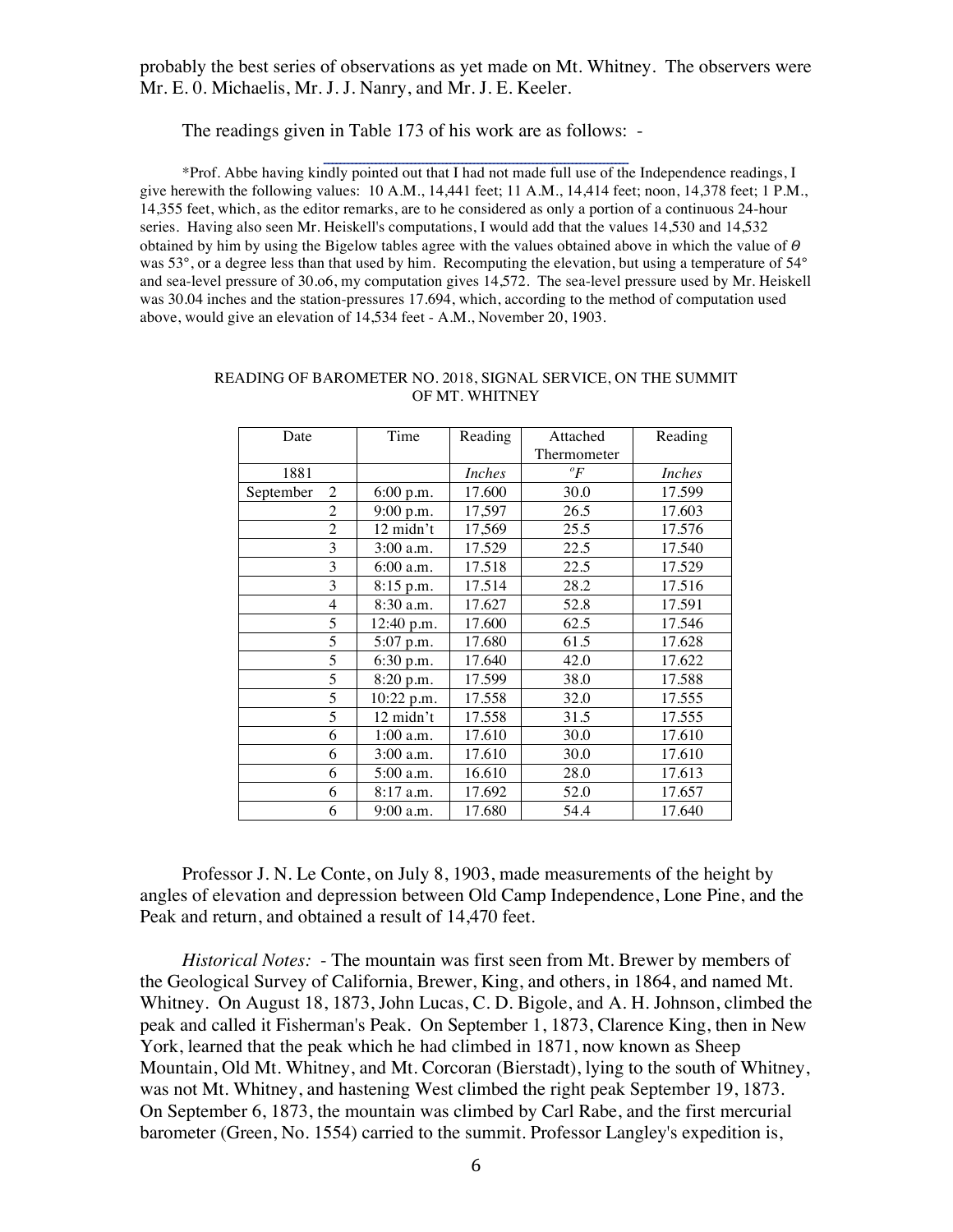well known. He reached Lone Pine on July 24, 1881, and left on September 10th by way of Lone Pine Canon. The journey, in brief, is described in pages 36 to 44, Professional Paper No. 15, Signal Service, published in 1884.

I cannot do better than quote Professor Langley's statement, given on page 44 :-

" I do not think the Italian Government, in its observatory on Ætna, the French in that of Puy de Dome, or any other nation at any other occupied station, has a finer site for such a purpose than the United States possesses in Whitney and its neighboring peaks; and it is most earnestly to be hoped that something more than a mere ordinary meteorological station will be finally erected here and that the almost unequaled advantages of this site will be developed by the Government."



Smithsonian Institution Photo

COMPUTATION OF THE ALTITUDE OF MT. WHITNEY. (A report by Mr. H. L. HEISKELL to Prof. F. H. BIGELOW, dated Oct. 21 1903.)

Relative to the observations made on Mt. Whitney, Cal., by Professor McAdie on July 8, 1903, at 10 A.M., 11 A.M., noon, and 1 P.M., and used by him in connection with simultaneous observations taken at Independence, San Francisco, and Mt. Tamalpais, to determine the height of the summit, I find that the observations are too few, and taken at a bad time of the day, to give any very accurate results.

Three essential elements must be considered in barometric hypsometry: temperature, pressure, and vapor-pressure, and the observations should be taken at different times of the day and on different days, so as to obtain a true mean; an error of one degree in mean temperature causes an error of twenty feet in the height of Mt. Whitney; an error of .001 of an inch in pressure causes an error of one foot in the computed height. In these observations the attached thermometer is read for temperature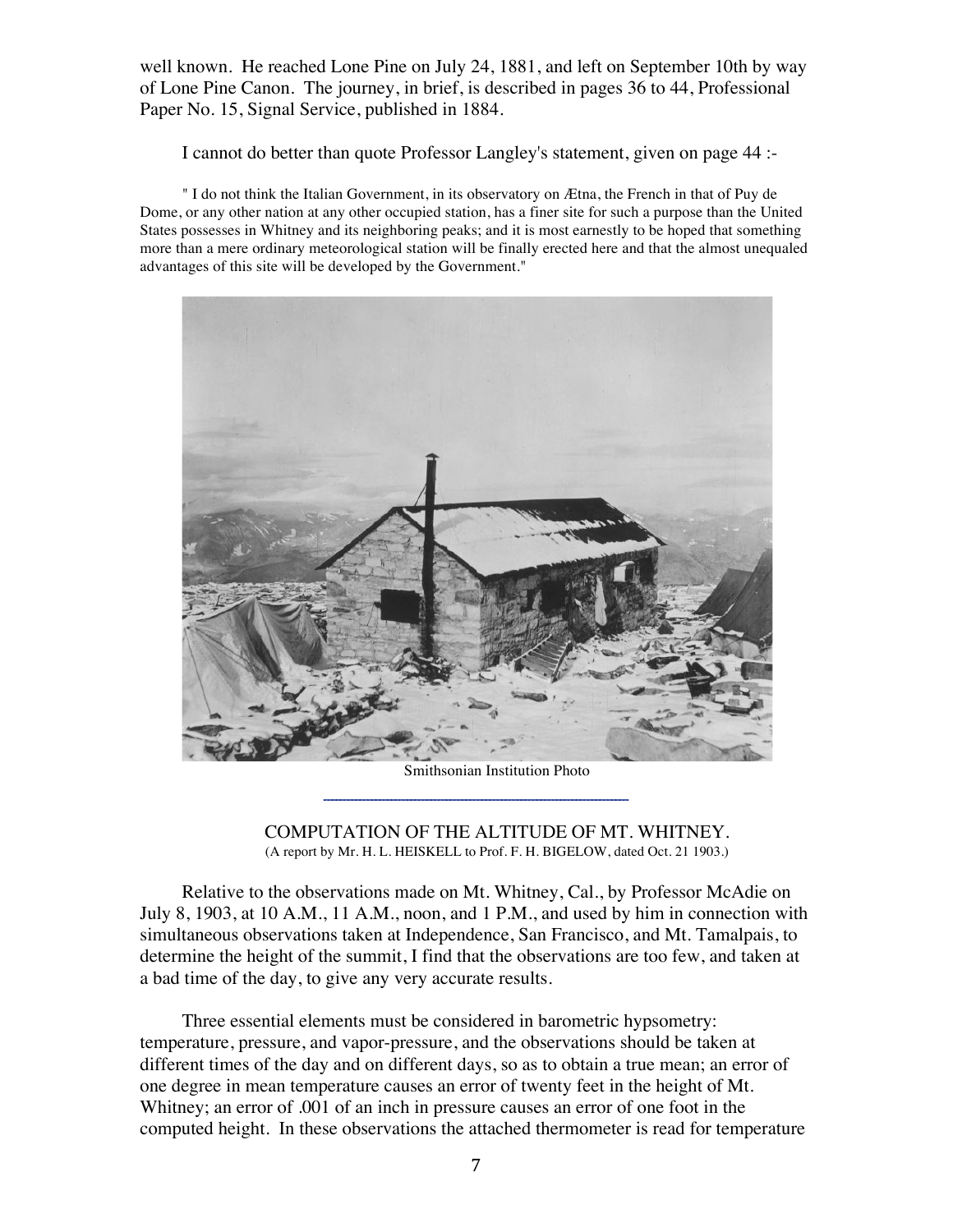and there are no hygrometric observations; then again the temperature at Independence, etc., was taken from the thermograph, so that a possible error of from one hundred to two hundred feet is not improbable.

From the data available, using your formula in your Barometry Report, I make the height of Mt. Whitney as follows:

| By using the simultaneous observations taken by the observer |        |
|--------------------------------------------------------------|--------|
| at Independence and by Professor McAdie at Mt. Whitney, the  | Feet   |
| elevation is                                                 | 14.651 |
| San Francisco and Mt. Whitney                                | 14.532 |
| Mt. Tamalpais and Mt. Whitney                                | 14.618 |
| Mean                                                         | 14.600 |

If we reduce the observations at Independence, San Francisco, and Mt. Tamalpais to sea-level, and then compute to Mt. Whitney, we have –

|                               | Feet   |
|-------------------------------|--------|
| Independence and Mt. Whtiney  | 14.590 |
| San Francisco and Mt. Whitney | 14.532 |
| Mt. Tamalpais and Mt. Whitney | 14.595 |
| Mean                          | 14.572 |

or a difference of twenty-eight feet from the preceding.

Professor McAdie, using observations taken at San Francisco only calculates the height at 14, 515.

On September 2, 3, 4, 5, 6, 1881, Professor Langley had a very accurate and careful series of eighteen simultaneous observations taken at Lone Pine and Mt. Whitney and published in his "Researches on Solar Heat." His barometers were carefully compared, and his temperature and hygrometer observations were made by ex-perienced observers, so that the accuracy of the work can hardly be questioned. In 1900 Mr. Gannett deduced from railroad-levels the elevation of Lone Pine at 3,661 feet above sea-level, but in 1881 the height of Lone Pine was given by Mr. George Davidson to Professor Langley as 3,76o feet, or nearly 100 feet higher. The means of eighteen simultaneous observations at the two points are as follows: -

| LONE PINE       | <b>MT. WHITNEY</b>  |
|-----------------|---------------------|
| Pressure 26.018 |                     |
|                 | Temperature $37.20$ |

Using the height of Lone Pine, as given by Mr. Gannett in 1900 (3,661 feet), and the barometric observations of Professor Langley, I make the height of Mt. Whitney 14,423.

Professor Langley, in his report, using 3,883 feet for Lone Pine and his own barometric work, says Mt. Whitney, by barometer observations, is 14,625.

Professor Langley, by using Davidson's altitude (3,76o feet) for Lone Pine and barometer observations at Mt. Whitney, makes the height 14,522.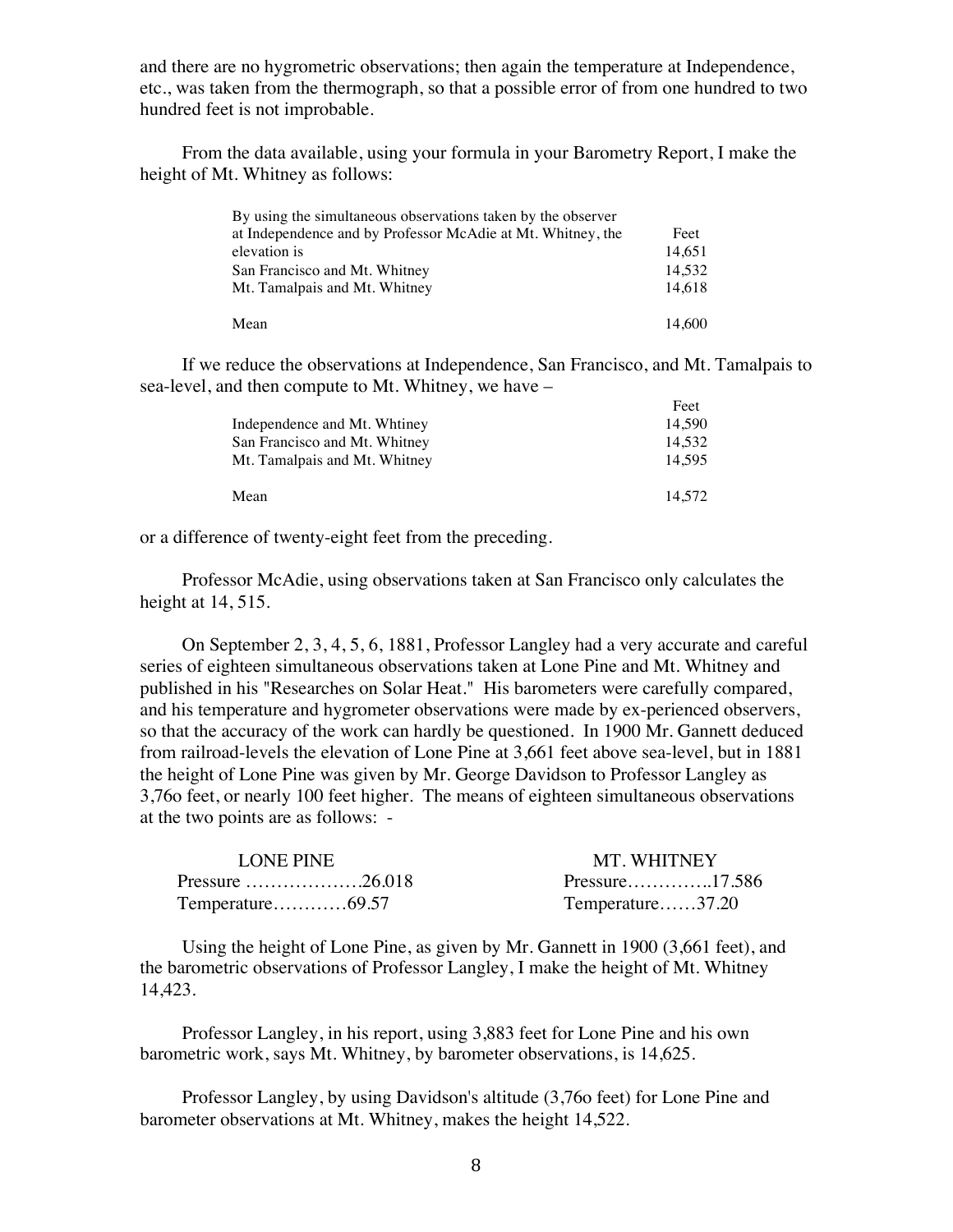On August 17 to September 7, 1881, Professor Langley had sixteen simultaneous observations taken at Lone Pine and Mountain Camp to determine the height of the camp. To see how we agree on that height I herewith give the data: Using Davidson's height of Lone Pine (3,760 feet), the height of Mountain Camp is 11,624; using Gannett's height of Lone Pine (3,661 feet), Mountain Camp is 11,525. Professor Langley makes Mountain Camp 11,625.

From the above, I should say that the approximate heights are: Lone Pine (Gannett), 3,661; Mountain Camp (Gannett and Langley), reduced by me, 11,525; Mt. Whitney (Gannett and Langley), reduced by me, 14,423.

I should, therefore, suggest that the adopted height of Mt. Whitney be about 14,423 feet, as determined by using Professor Langley's observations and Professor Gannett's height in 1900 for Lone Pine.



(Photo courtesy of **trombley** on flickr)

## COMPUTATION OF THE ALTITUDE OF MT. WHITNEY.

Under date of January II, 1904, Professor Joseph N. Le Conte, of the University of California, says: -

" The Lone Pine railroad station is on the main line of the Carson and Colorado Railroad, and is on the eastern side of Owens River, close to the base of the Inyo Range. The town of Lone Pine is on the western side of the valley and on the western side of the river also. The distance between the two points is about three miles, and the railroad station bears about north 60 degrees east of the town. I visited the railroad station last September and spent some time with Mr. McGrath, the division superintendent. His memory of the altitude of the rail at the station, namely, 3,658 feet, was afterward corroborated in a letter from him to me after consulting the records of the survey at Carson City, Nev. Mr. Henry Gannett gives the same number in his " Dictionary of Altitudes," evidently obtained from the same source. This, however, is not the altitude of the point occupied by Professor Langley in his determination of the height of Mt. Whitney. There has never, to my knowledge, been a line of levels run between the two places, and the only determination of the height of the town that I have ever found is the one given by Captain Wheeler-namely, 3,810 feet; this, however, is barometric.